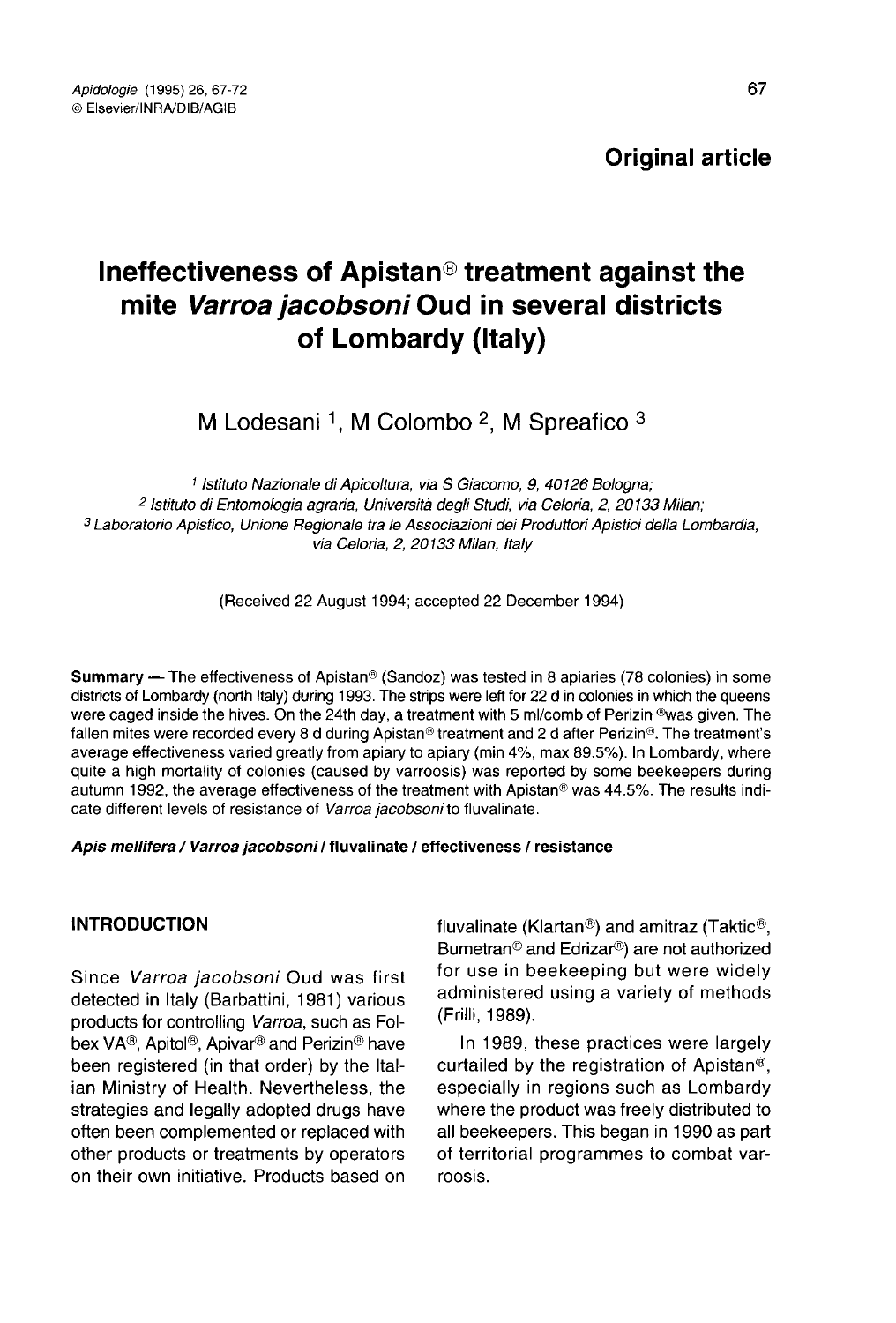Since 1992, some beekeepers and representatives of national organisations have voiced doubts about the effectiveness of Apistan® in controlling varroosis, on the basis of evidence from direct observations. In some regions of Italy, cases of colony mortality due to varroosis in apiaries regularly treated with Apistan® have been found. The problem was first officially noted in northern Italy in the district of Bergamo, and confirmed by the Health Department in 1992 (Loglio and Plebani, 1992; Loglio, 1993). During the summer of the same year, a high mortality rate of hives, sometimes of entire apiaries, was recorded in other provinces of Lombardy.

Some of the cases of colony mortality may be ascribed to the incorrect use of the product by beekeepers (Barbattini and Greatti, 1992; Frediani, 1993; Watkins, 1993). However, recurrent reports by reliable operators, together with the spread of the problem and the high mortality rate called for a study to investigate if, in fact, there was some resistance of Varroa to fluvalinate.

# MATERIALS AND METHODS

Tests were conducted in 1993, between the end of April and the beginning of June, on 78 hives in 8 different apiaries situated in Lombardy (fig 1). Certain districts of Lombardy were chosen to carry out the tests. There were 2 reasons for this choice: 1) a programme of varroosis control, based on the use of Apistan® alone and supported by special public funds had been conducted in these areas for 3 years; and 2) high colony mortality rates had been observed in these regions.

In the previous year (1992), 4 of the 8 apiaries had been treated exclusively with Apistan® (group A, fig 1); the other 4 were treated with Apistan® and either amitraz or Perizin® (group B). Hives in Emilia-Romagna were initially included as a control group, but the average number of fallen Varroa mites detected with the treatments was lower than 10 and these hives were therefore omitted.



Fig 1. Location and situation of the apiaries in which the tests were carried out. Group A (VA1, CO1, BG1, BG2): colonies treated exclusively with Apistan® in 1992 in areas where hive mortality for varroosis was recorded; group B (CO2, PV, VA2, BG3): colonies treated in 1992 with Apistan® and Perizin® (CO2, PV) or with Apistan® and amitraz (VA2, BG3), in areas where hive mortality for varroosis was recorded.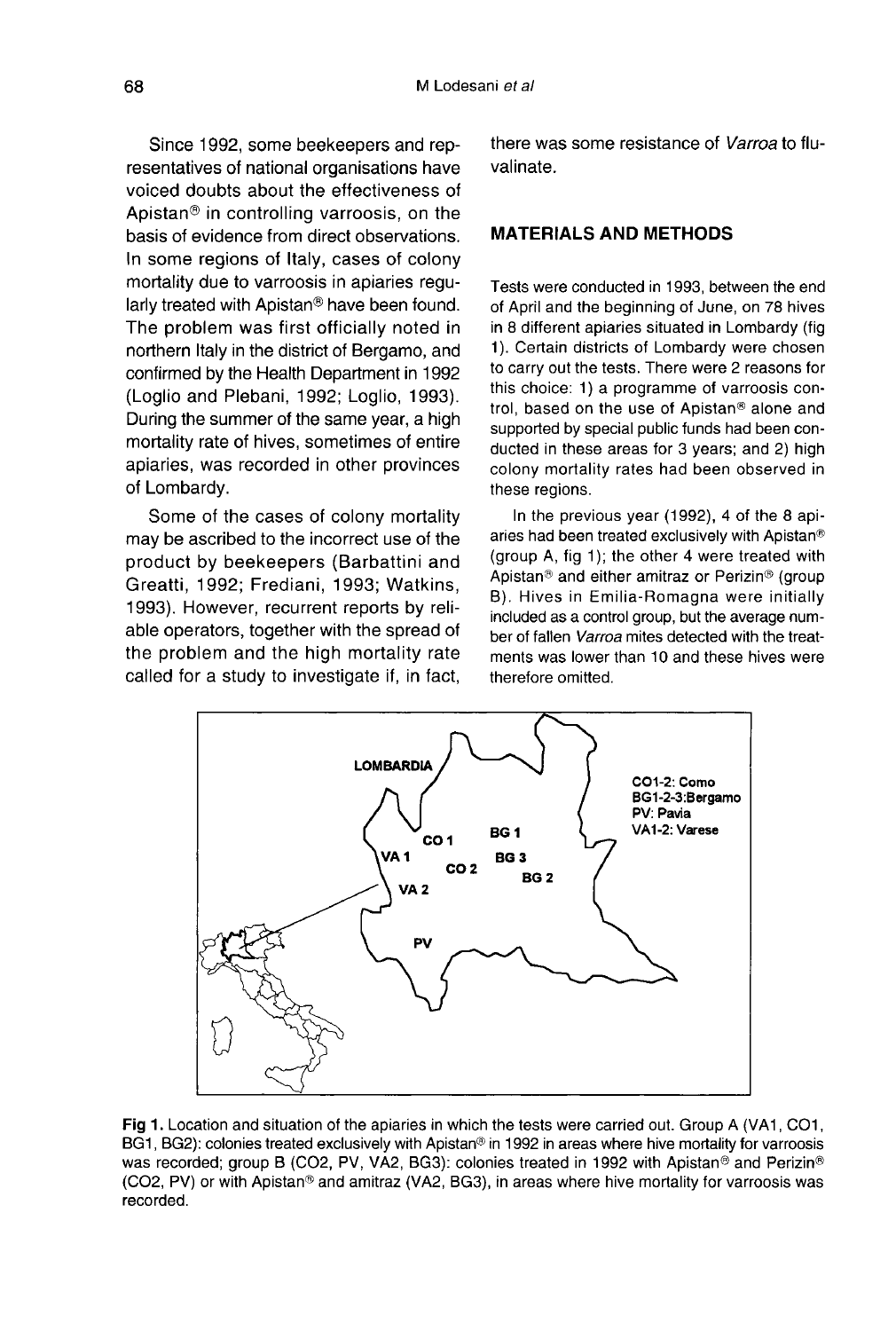For this test, only colonies with similar amounts of brood, bees and stored honey were chosen. Two strips of Apistan® (Lot No 91120191, produced in USA in December 1992) were placed in each hive the first day of the test (day  $t$ ) and left for 22 d.

Egg laying was interrupted from day  $t$  until day  $t + 16$  to determine the number of mites surviving after treatment with a systemic product that, to be fully effective, requires the absence of capped brood. For this purpose, the queen of each hive was placed in a queen-cage, placed near the brood area of a central comb. Two days after the removal of the Apistan<sup>®</sup> strips  $(t + 24)$ , when no sealed brood was present in the colonies, a Perizin® treatment was given to each colony by delivering 5 ml of emulsion to each honeycomb crowded with bees.

Every 8 d during the treatment with Apistan® and 2 d after the treatment with Perizin®, we counted all the mites captured on the paper sheets smeared with vaseline at the bottom of the hives. The effectiveness of the Apistan® treatment was calculated according to the formula:

fallen mites with Apistan® %eff =  $- x 100$ fallen mites with both treatments

The average effectiveness of each apiary was calculated to show the situation of the whole population.

The intense activity of the bees due to favourable environmental conditions (daytime temperatures always greater than 15°C in all the tested areas, length of the photoperiod and abundant blooming) during the period in which the tests were conducted, allowed optimal distribution of the active compound within the colonies (Milani and Barbattini, 1988; Borneck and Merle, 1989; De Ruijter and Van Den Eijnde, 1989; Llorente Martinez, 1989). The interruption of brood production further facilitated contact of fluvalinate with the mites. For this reason, the time the strips remained in the colonies was reduced from the 6-10 weeks recommended by the company to 22 d. The intense nectar-collecting activity during the test reduced the risk of reinfestation through robbing. Furthermore, it is possible that some mites that survived the treatment with Apistan® could also have survived a single treatment with Perizin® (Milani and Barbattini, 1988). Thus, the data of Apistan® effectiveness could be overvalued in some cases.

# **RESULTS**

The hives showed notable differences in the rate of infestation. This varied from a minimum of 1 (CO2, VA2) to a maximum of 5 700 (BG2) mites per colony (table I). Even within the individual apiaries, the degree of infestation was very variable, with an SD often higher than the mean (CO2, VA2). A notable variability in the efficacy values was observed in the colonies of the apiaries of both groups (fig 2). This was particularly evident in the VA1 apiary (min 0%, max 99.1%) and in the PV apiary (min 0.6%, max 92.6%). Only in 16 of the 78 colonies tested yielded an effectiveness greater than 95%.

In the apiaries of group A the effectiveness ranged from a minimum of 4% in BG1 (with values between 1.1 and 8%) to a maximum of 64.1% in BG2 (24.2-98.8%). In group B, a lower average effectiveness was recorded in the PV (mean 10.4%, min 0.6%, max 92.6%) and BG3 apiaries (mean 43.1 %, min 25.2%, max 53.9%) compared to that obtained in the CO2 (mean 89.5%, min 52.6%, max 100%) and VA2 apiaries (mean 67.4%, min 59.3%, max 100%)

# **DISCUSSION**

The average efficacy by apiary was lower than that reported by both Italian (Arculeo et al, 1989: 100%; Barbattini et al, 1989: 92.3%; Frilli et al, 1992: 92.3%; Greatti et al, 1992/93: 99.7%; Arculeo et al, 1993: 92.7-98.7%) and foreign authors (Llorente Martinez et al, 1989: 99.33%; Borneck and Merle, 1990: 99.38-99.72%; Ferrer-Dufol et al, 1991: 100%). According to Lendaro and Tonelli (1985), an adequate therapeutic efficacy must be more than 95%, a value which was found in only 20.5% of the tested colonies distributed evenly throughout the apiaries.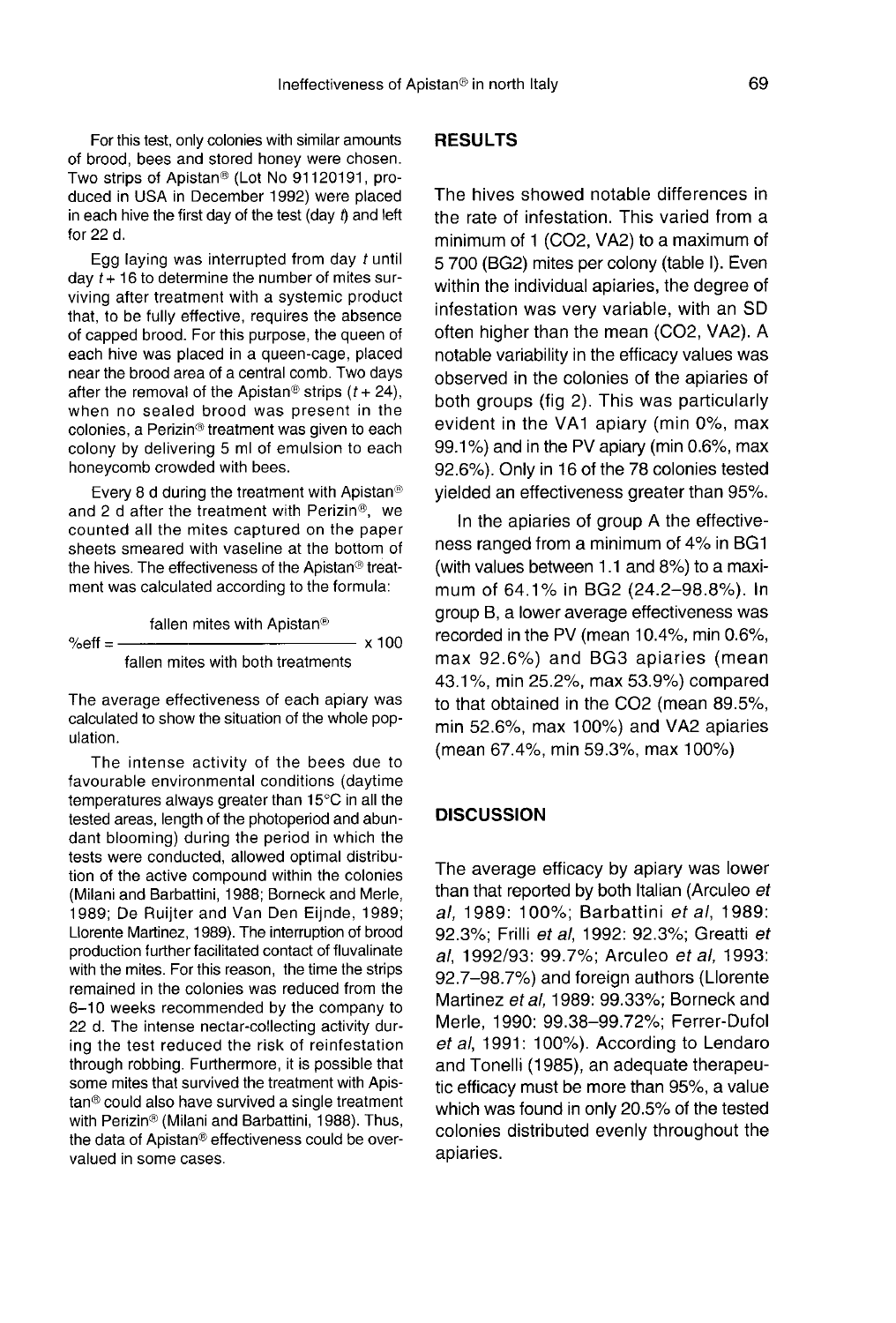|                                            | No of fallen mites            |                         |                               |                               |                                                                                                |                       |                     |                          |
|--------------------------------------------|-------------------------------|-------------------------|-------------------------------|-------------------------------|------------------------------------------------------------------------------------------------|-----------------------|---------------------|--------------------------|
|                                            | Group A apiaries <sup>a</sup> |                         |                               |                               | Groupe B apiaries a                                                                            |                       |                     |                          |
|                                            | VA <sub>1</sub> $(5)$         | CO1 (10)                | BG1 (7)                       |                               | BG2 (12) CO2 <sup>b</sup> (14) PV <sup>b</sup> (10) VA2 <sup>c</sup> (9) BG3 <sup>c</sup> (11) |                       |                     |                          |
| Apistan <sup>®</sup>                       |                               |                         |                               |                               |                                                                                                |                       |                     |                          |
| Mean<br>SD<br>Min/max                      | 78<br>80.8<br>0/196           | 138<br>109.4<br>63/430  | 52<br>72.3<br>6/207           | 1 1 1 7<br>659.9<br>186/2 200 | 68<br>133.4<br>1/474                                                                           | 39<br>29.3<br>3/84    | 14<br>19.4<br>1/64  | 304<br>274.6<br>42/1 003 |
| Perizin <sup>®</sup>                       |                               |                         |                               |                               |                                                                                                |                       |                     |                          |
| Mean<br>SD<br>Min/max                      | 124<br>123.3<br>1/289         | 222<br>95.5<br>78/361   | 1 2 5 7<br>810.1<br>536/2 959 | 625<br>978.7<br>10/3 500      | 8<br>16.3<br>0/62                                                                              | 332<br>256.3<br>3/706 | 6<br>14.8<br>0/44   | 401<br>271.7<br>39/892   |
| Total                                      |                               |                         |                               |                               |                                                                                                |                       |                     |                          |
| Mean<br>SD<br>Min/max                      | 202<br>69.3<br>105/294        | 360<br>186.1<br>183/791 | 1 309<br>875.2<br>542/3 166   | 1742<br>1 406.2<br>246/5 700  | 76<br>138.7<br>1/476                                                                           | 371<br>265.2<br>7/759 | 20<br>33.7<br>1/108 | 705<br>529.1<br>81/1 895 |
| Percentage<br>effectiveness<br>of Apistan® | 38.8                          | 38.4                    | 4                             | 64.1                          | 89.5                                                                                           | 10.4                  | 67.4                | 43.1                     |
| Min/max                                    | 0/99.1                        | 22.8/61.2               | 1.1/8                         | 24.2/98.8                     | 52.6/100                                                                                       | 0.6/92.6              |                     | 59.3/100 25.2/53.9       |

Table I. Average number of fallen mites with Apistan® and Perizin® treatments.

Average effectiveness of the treatment with Apistan® referred to the apiary. The apiaries are subdivided in groups and localities. a Abbreviation for apiary with number of colonies in parentheses; b Apiaries were treated with Perizin® in addition to Apistan® in autumn 1992. <sup>c</sup> Apiaries were treated with amitraz in addition to Apistan® in autumn 1992.

These observations of individual colony variation, together with the differences in the average effectiveness obtained in the apiaries, provide evidence for the presence of strains of V jacobsoni resistant to fluvalinate in the apiaries located in Lombardy. Additional support for this conclusion comes from observations carried out by Milani (1994) on mites from Bergamo apiaries (close to BG1, BG2 and BG3 apiaries). The resistance of the mites to fluvalinate was tested in vitro on paraffin disks. The results showed a  $LD_{50}$  at least 10 times higher than that recorded by mites collected in apiaries in Friuli (north-east Italy), where colony mortality in apiaries treated with Apistan® has not been reported.

Many elements lead us to predict that the phenomenon may develop and spread rapidly. The data of this study must be a matter of serious concern to all beekeepers. There is a pressing and urgent need to verify the effectiveness of Apistan<sup>®</sup>, throughout the shared range of  $V$ jacobsoni and A mellifera, as part of an acaricide-resistance management plan to safeguard beekeeping from serious damage in the future.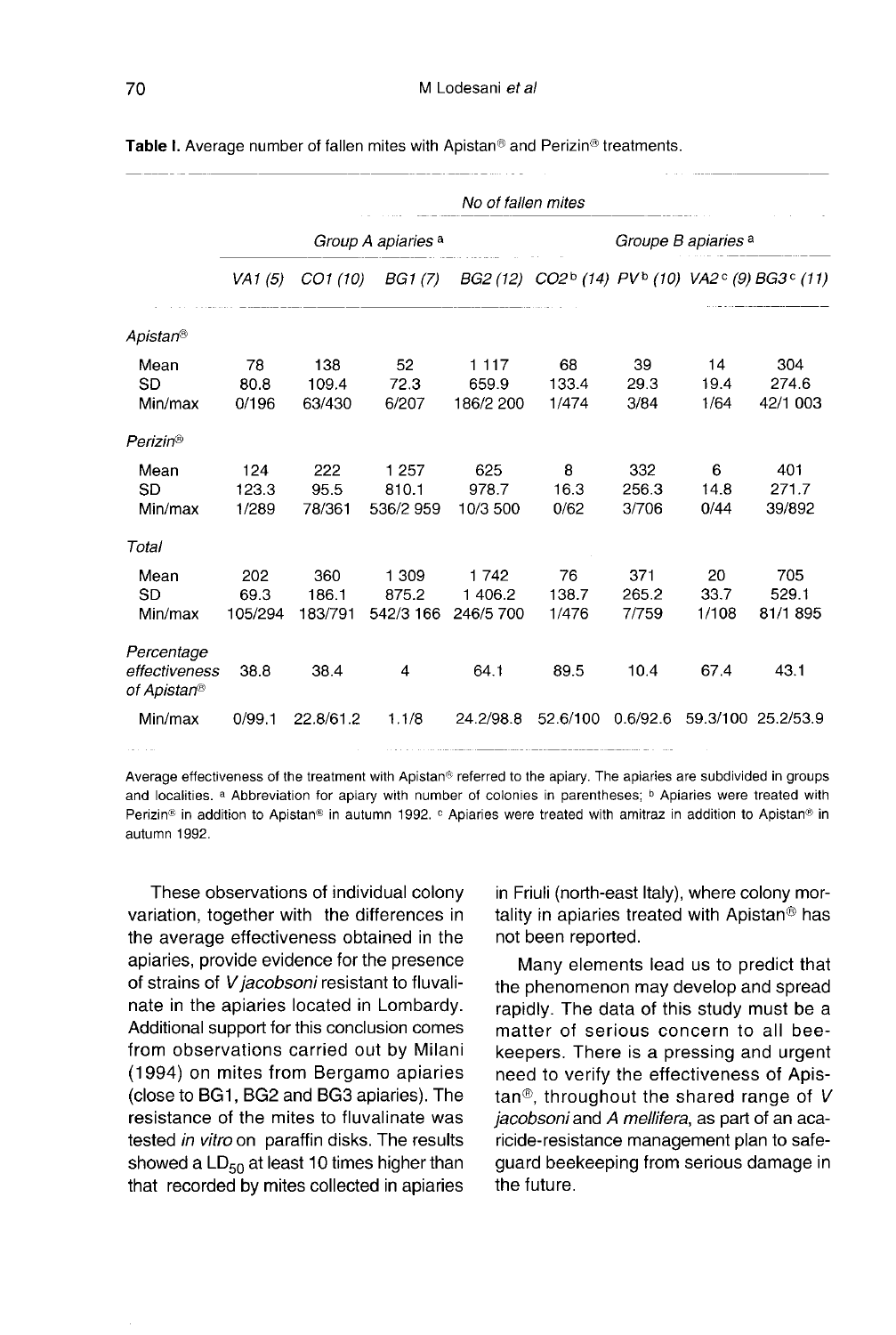

colonies in the apiaries

Fig 2. Effectiveness of treatment with Apistan<sup>®</sup> in single colonies by apiary.

# ACKNOWLEDGMENT

The strips of Apistan® were provided by Federazione Apicoltori Italiani.

Résumé — Inefficacité du traitement à l'Apistan® contre Varroa jacobsoni Oud en plusieurs régions de Lombardie (Italie). Dans plusieurs régions d'Italie on signale depuis quelques années de fortes mortalités d'abeilles dues à la varroose dans des colonies traitées à l'Apistan®. Afin d'étudier ce phénomène, 78 colonies réparties en 8 localités de Lombardie (fig 1) ont été traitées à l'Apistan® durant 22 j. Lors du traitement on a procédé à un blocage de la ponte en encageant les reines. Les acariens tombés sur les plaques de dépistage ont été dénombrés tous les 8 j. Deux j après le retrait des lanières d'Apistan® un traitement de contrôle au Perizin® a été effectué. La faible efficacité générale du traitement (tableau I) et les grandes différences entre ruchers mais aussi entre ruches d'un même rucher (fig 2) prouvent la présence de souches de V jacobsoni résistantes à l'Apistan® et leur diffusion au sein des populations de Lombardie.

Apis mellifera / Varroa jacobsoni / efficacité traitement / fluvalinate / sensibilité-résistance

Zusammenfassung — Unwirksame Behandlung der Varroose durch Apistan® in einigen Provinzen der Lombardei (Italien). In einigen italienischen Gegenden wurden seit mehreren Jahren hohe Bienenverluste durch die Varroose gemeldet. Die betroffenen Völker waren mit Apistan® behandelt worden. Zur Untersuchung dieser Berichte wurden an 8 verschiedenen